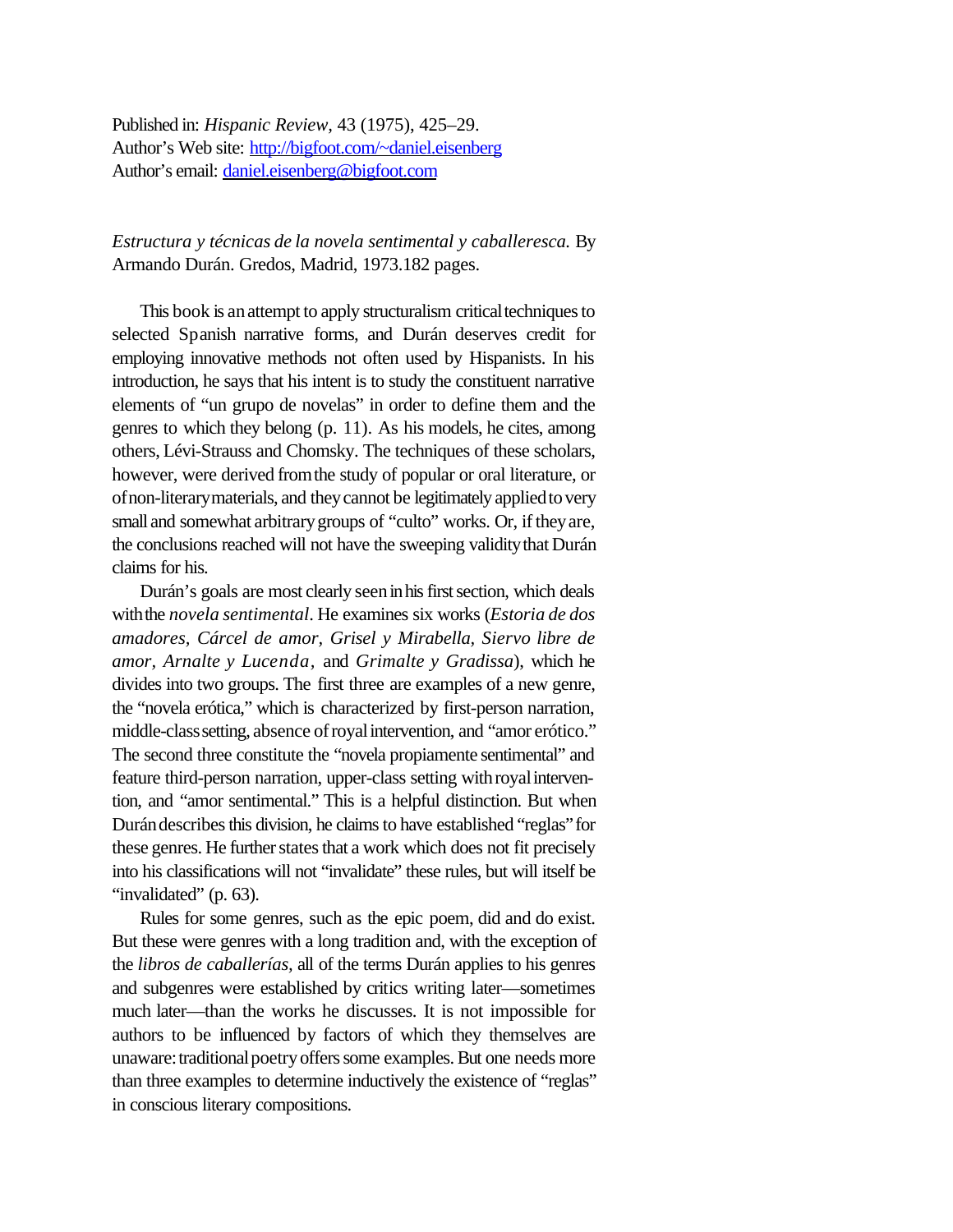In the same way, Durán attaches too much importance to anachronicalgenre groupings in his chapter on the *novela de aventuras.* He begins by quoting Menéndez Pelayo's statement that the *novelas deaventuras* "marcanunintento de renovaciónen…la novela sentimental" (p. 162). Confusing the genre with the authors, he later transforms this statement into "la novela de aventuras intenta rescatar a la novela sentimental" (p. 168). Menéndez Pelayo's statement, he proceeds to demonstrate, is false, because the *novela de aventuras* did not exist until the *Peregrino* and the *Persiles.* Neither of the two works he discusses, *Selva de aventuras* or *Clareo y Florisea,* is a *novela de aventuras.* The first, Durán says, is a "novela sentimental vuelta a lo divino" (p. 172); the second, as Menéndez Pelayo knew, is partly a translation and partly a *libro de caballerías* (pp. 171–72). What has been seen as innovation in each of these works is really "una indiscutible degeneración" of their respective genres (p. 175).

I cannot see more in this than a rectification of Menéndez Pelayo, whose *Orígenes de la novela*, a work containing many doubtful classifications, we all know to be outdated. It tells uslittle about either the *Selva de aventuras* or *Clareo y Florisea*, whose authors could not have understood this classification of their works, because the terms used did not then exist.

Inthe section on *novela caballeresca* Durán examines only three works in detail (*Amadís, Cifar,* and *Tirant)* and, since they are quite dissimilar, he does not draw generalizations but instead compares them at some length. His primarysource of information and bibliography quite spottily updated—is Bohigas, whom he tacitly paraphrases at several points (cf. Durán, p. 163, and *Historia general de las literaturas hispánicas,* II, 231, noting that Durán three times cites Heliodorus' work as *Teágenes y Claricea,* rather than *Cariclea).* From a paraphrase we find that the *Caballero del Cisne* has become a prosified "cantar de gesta." A glance at Bohigas also explains why Duránbegins this sectionwitha long discussionofChrétiende Troyes, without telling us why he belongs in this study "formas narrativas españolas" (p. 9), or why his poems are repeatedly called "novelas." Allthis could be overlooked ifDuránhad givenus a valuable contribution to the understanding of the romances of chivalry. As with the *novela sentimental,* his discussions of specific works are not objectionable in themselves. But especially in the case of the romances of chivalry, he uses his discussions to reach certain conclusions which I cannot share; and because the works he studies are not representative ones, the validityofhis other conclusions islimited to these specific works.

Durán examines, from several points of view, the question of the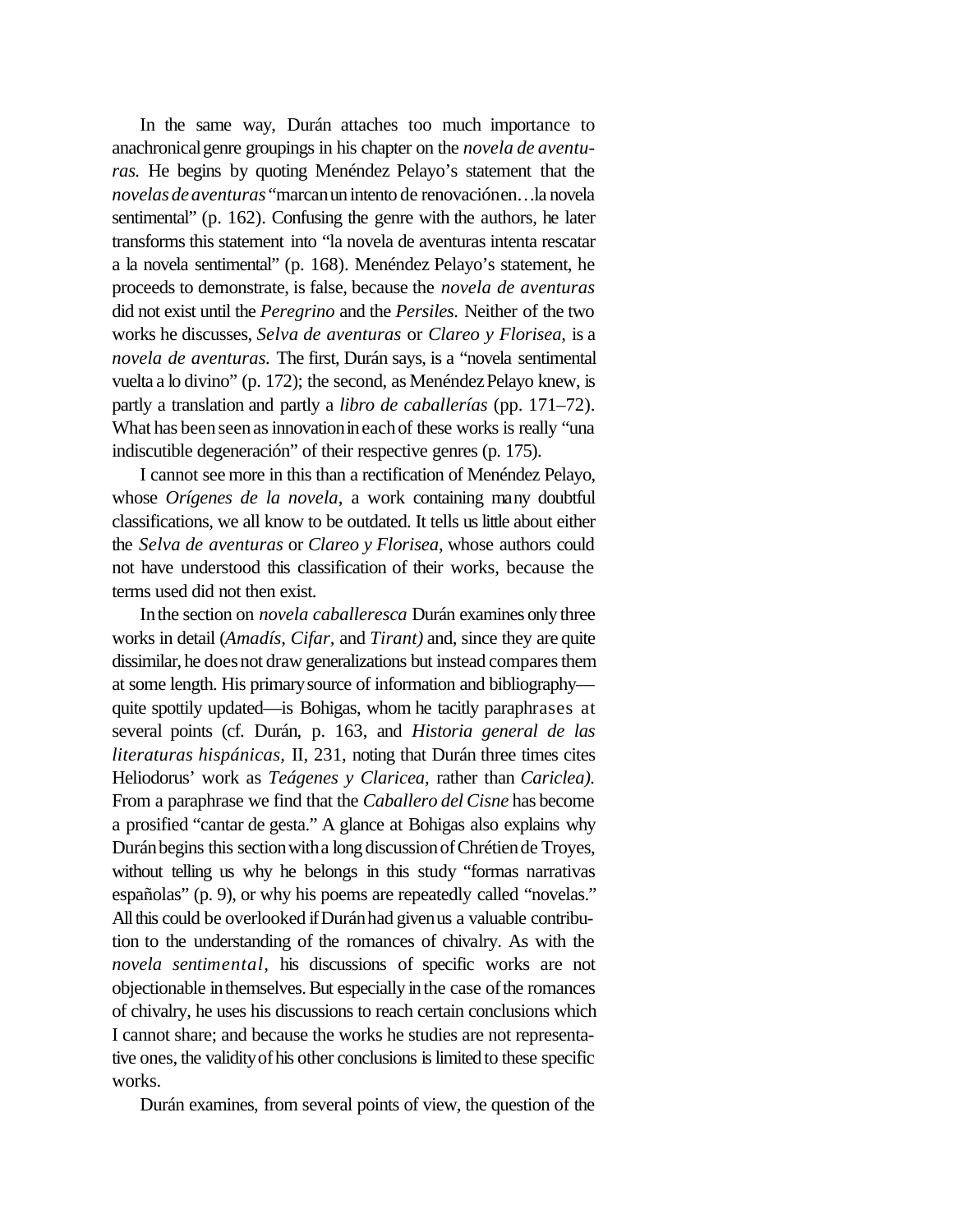unityand the logicalprogressionofthe narrationin*Amadís, Cifar,* and *Tirant.Amadís* comes off the worst of the three and *Tirant* the best. According to Durán, the adventures in *Amadís* are not clearly justified by the structure of the book; the novel "could have"ended in Book I. On the other hand, the resolutionofthe *Tirant* does not come until the end; consequently, he sees it as more unified, and also, implicitly, as a better work of art. Not only that, but the *Tirant*, though not a psychologicalnovel, does break new ground in centering onthe character rather than on the action (p. 146) and, adding a much repeated irrelevant comment, the *Tirant* contains more sensual elements. All of this would seem to imply a rather subjective application of nineteenthand twentieth-century criteria to authors of earlier centuries who had no reason to follow them and every reason not to. The reader of the romances of chivalry was interested in precisely that part of the romances which we find least appealing—the duels and battles—and would have been only too glad to have even more of them, however flimsy the pretext. He would have judged the unity of a romance of chivalry, if he thought of it at all, by standards which today would seem incredibly lenient. (Cervantes' *canónigo* was not a typical reader; on e will look in vain in Riquer's collection of criticisms of romances of chivalry for any other opinion concerning their narrative structure.) That the characters were secondary to the action was taken for granted. The proofofthisisthat *Amadís, Tirant*, and *Cifar* all appeared inCastilian within a few years of each other, but, whereas the *Amadís* found immediate popularity, was often reprinted, and moved four different authors to write continuations, the *Cifar* and *Tirant* remained little known, were never reprinted, and never continued.

By this I do not mean to deny that *Tirant* is, by modern standards, far the better novel. (It is, after all, based on a source which itself possesses some unity and which concerns a historical person, whereas *Amadís*is completely fictional.)Incomparison with *Amadís, Tirant* is also certainly a much more enjoyable work for the modern nonscholarly reader. But is this of concern to the literary historian, and is it a point which needs to be made yet again?

As already stated, Durán's choice of the works he has studied has determined his conclusions. He has chosen these works, I fear, simply because they happen to be found in the Aguilar volume of *Libros de caballerías españoles.* This volume is indeed a useful one, as Durán points out (p. 101, n. 6). But for serious research it has little, if any value and to rely on Felicidad Buendía's plagiarized texts or to allow her conception of what to include under the heading of *libros de caballerías* to have any influence is to invite trouble. Durán has taken a brief look at Gayangos' BAE edition of the *Sergas de Esplandián.*